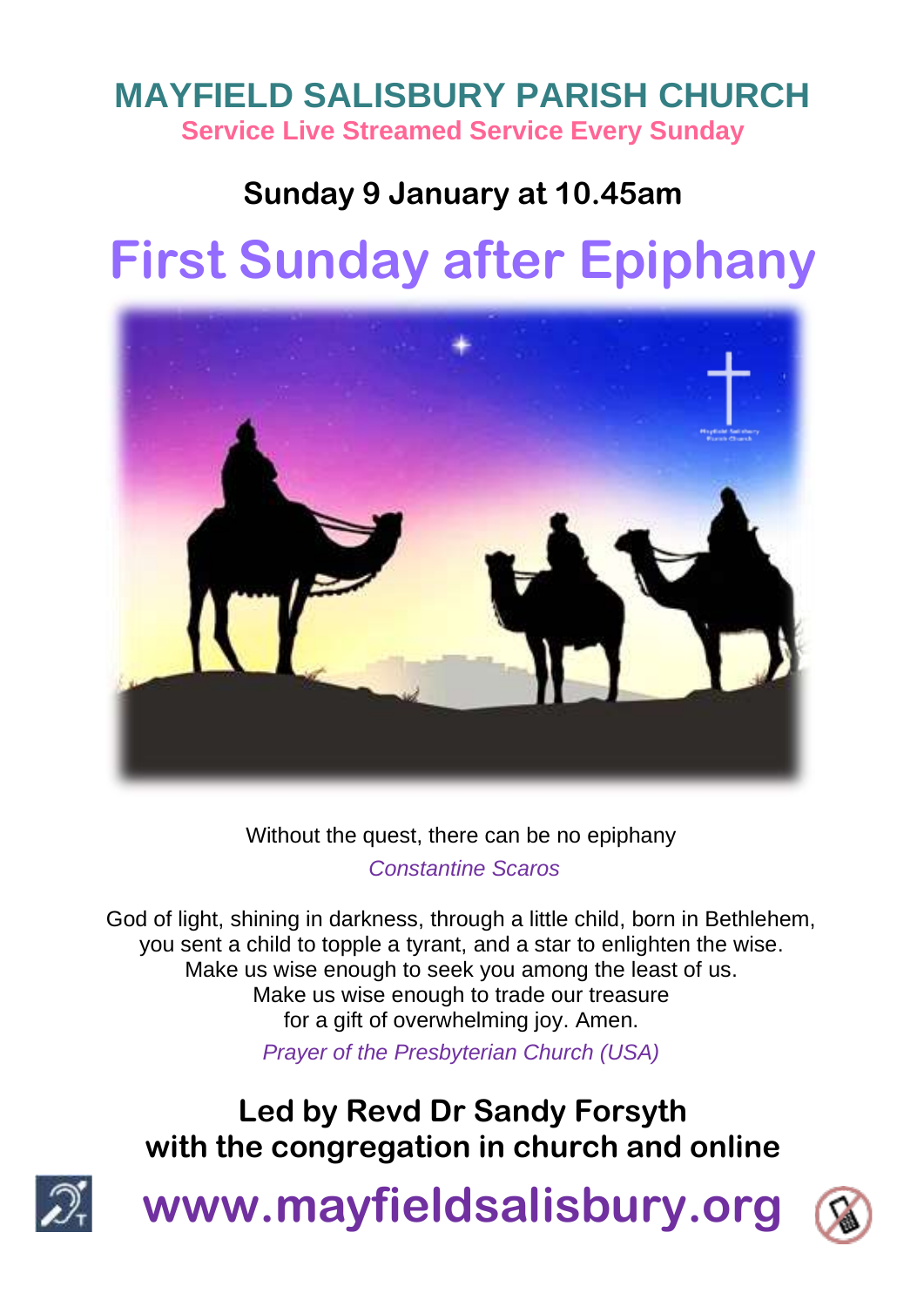#### **WELCOME TO MAYFIELD SALISBURY PARISH CHURCH**

This congregation is part of the Church of Scotland: we are Reformed in our understanding of Christian faith, Presbyterian in how we form our community, and a member of the worldwide family of the Christian Church. Whether you are in regular attendance at worship or this is one of your first visits, you are very welcome as part of this community and today's service of worship. God bless you. If you would like to keep in touch, please complete the Connection Card on the back page or email churchmanager@googlemail.com

# **AS A DIVERSE PEOPLE, THE CHURCH GATHERS TO WORSHIP ALMIGHTY GOD**

**Organ Voluntary**

*How brightly shines the morning star arr. David Bednall (b. 1979)*

#### **Welcome & Church News**

**The Grace**

**Preparatory Silence for Worship**

**Introit - Magi Viderunt Stellam** *Tomás Luis de Victoria (1548 – 1611)*

Magi viderunt stellam qui dixerunt ad invicem: 'Hoc signum magni Regis est, eamus et inquiramus eum, et offeramus ei munera: aurum, thus et myrrham' Alleluia.

*[The Magi, having seen the star said each in turn 'This is the sign of a great king! Let us go and look for him and offer him gifts, Gold, frankincense and myrrh' Alleluia]*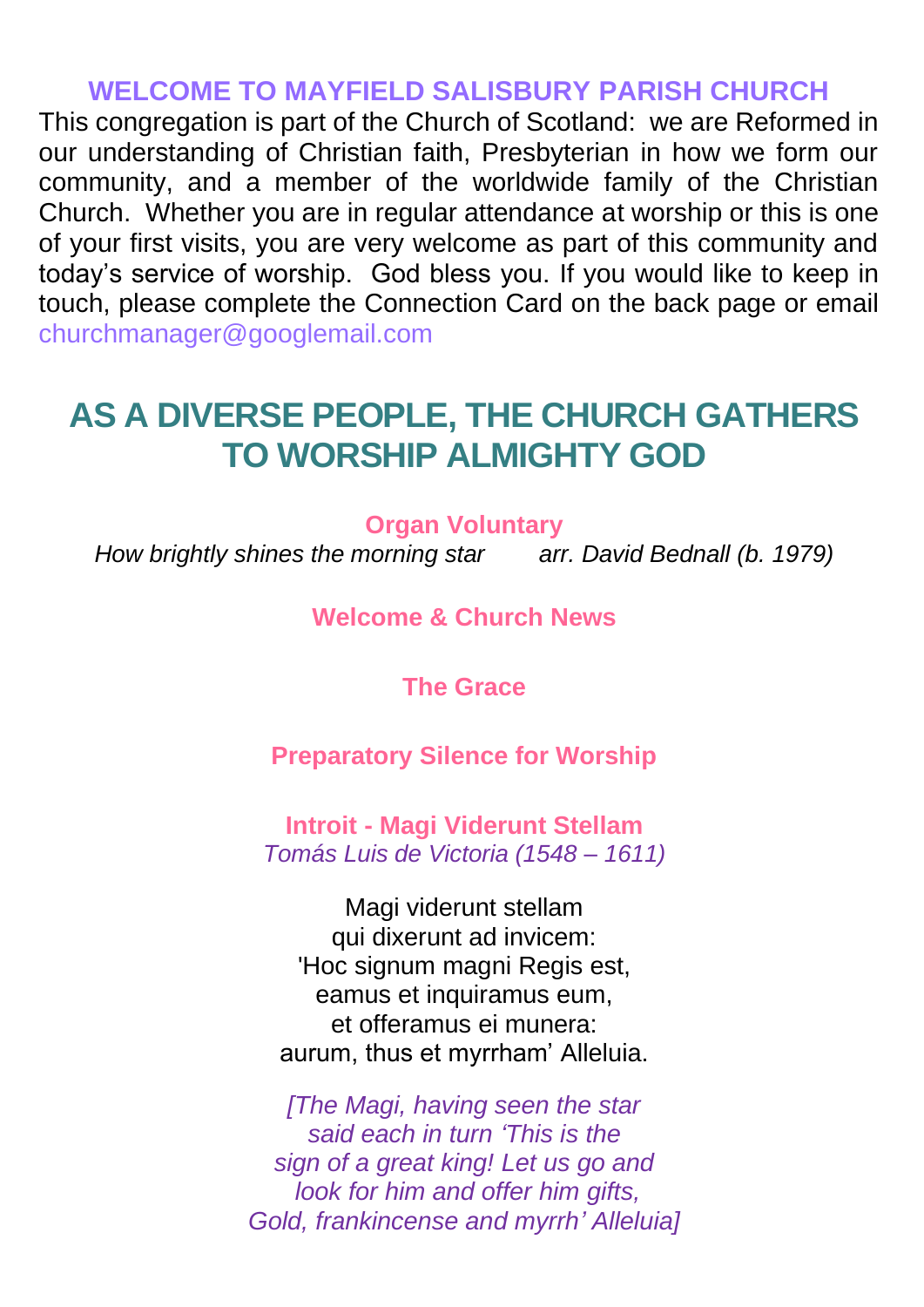**Call to Worship - From Isaiah 60:1 - 6**

One: Arise! Shine! The light you have been waiting for is here!

**All: Darkness has been banished!**

One: God's light of hope floods the earth

#### **All: God's light comes to us all.**

One: Lord, make us ready to journey towards this Light. **All: Prepare our hearts to receive this Light.**

#### **Hymn MP 740 We three kings of Orient are** *(t. Kings Of Orient )*

1. We three kings of Orient are; Bearing gifts we travel afar, Field and fountain, moor and mountain, Following yonder star:

*Star of wonder, star of night, Star with royal beauty bright, Westward leading, still proceeding, Guide us to the perfect light.*

2. Born on a King on Bethlehem plain, Gold I bring, to crown Him again – King for ever, ceasing never, Over us all to reign:

#### **Prayer of Approach, Praise and Confession & Lord's Prayer**

**Our Father, who art in heaven, hallowed be thy name. Thy kingdom come. Thy will be done, on earth as it is in heaven. Give us this day our daily bread. And forgive us our debts, as we forgive our debtors. And lead us not into temptation, but deliver us from evil. For thine is the kingdom, the power, and the glory, for ever. Amen.**

3. Frankincense for Jesus have I, God on earth yet Priest on high; Prayer and praising all men raising Worship is earth's reply.

4. Myrrh is mine; its bitter perfume Tells of His death and Calvary's gloom; Sorrowing, sighing, bleeding, dying, Sealed in a stone-cold tomb:

5. Glorious now, behold Him arise, King, and God, and sacrifice; Heaven sings 'Alleluia', 'Alleluia' the earth replies:

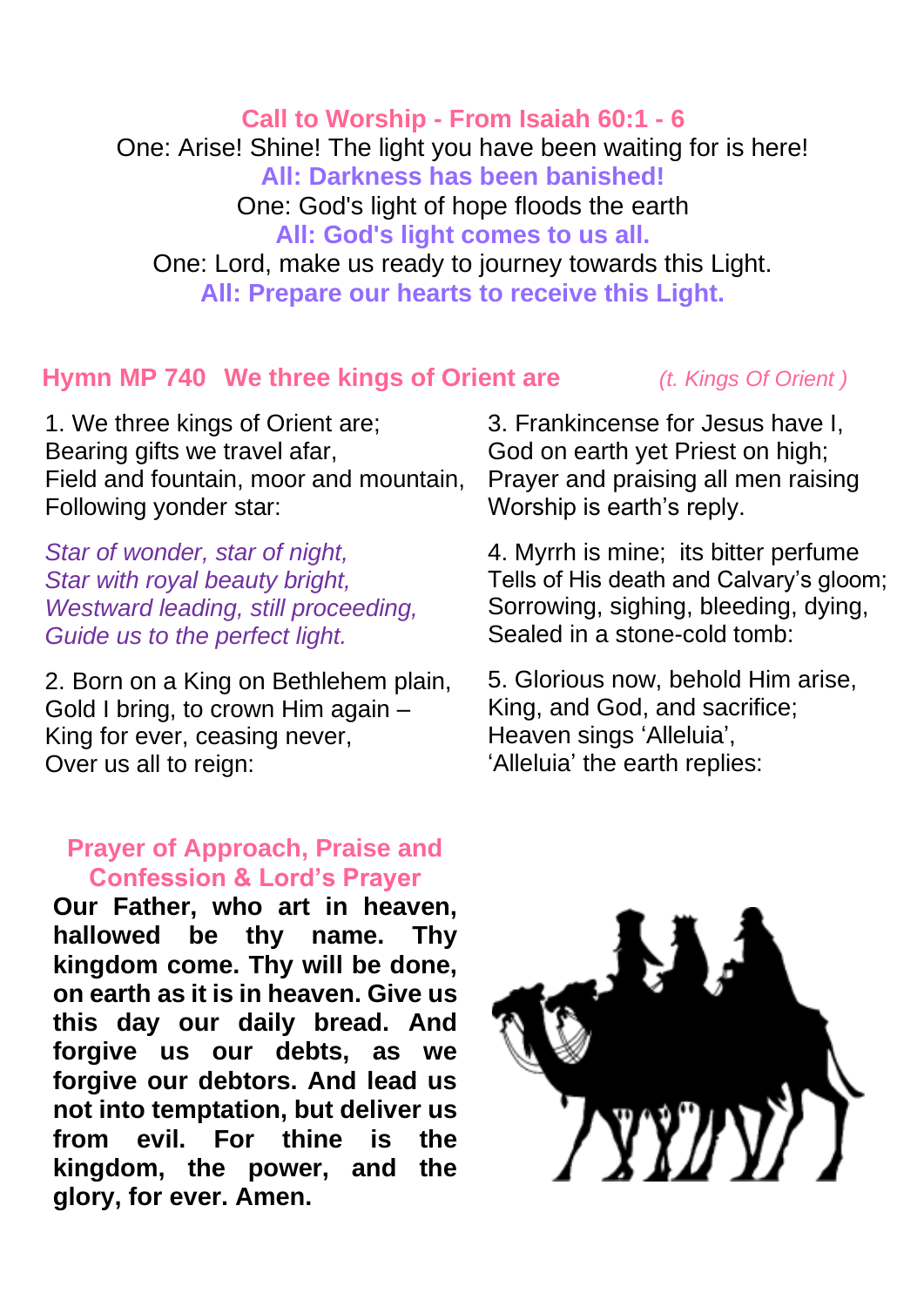

*'The Magi Journeying', James Tissot (1836-1902)*

#### **Hymn 326 As with gladness men of old** *(t.Dix )*

1. As with gladness men of old did the guiding star behold, as with joy they hailed its light, leading onwards, beaming bright; so, most gracious Lord, may we evermore be led to thee.

2. As with joyful steps they sped, Saviour, to thy lowly bed, there to bend the knee before thee, whom heaven and earth adore; so may we with willing feet ever seek thy mercy-seat.

3. As they offered gifts most rare at thy homely cradle bare; so may we with holy joy, pure, and free from sin's alloy, all our costliest treasures bring, Christ, to thee, our heavenly King.

4. Holy Jesus, every day keep us in the narrow way; and, when earthly things are past, bring our ransomed souls at last where they need no star to guide, where no clouds thy glory hide.

5. In the heavenly country bright, need they no created light; thou its light, its joy, its crown, thou its sun which goes not down; there for ever may we sing alleluias to our King.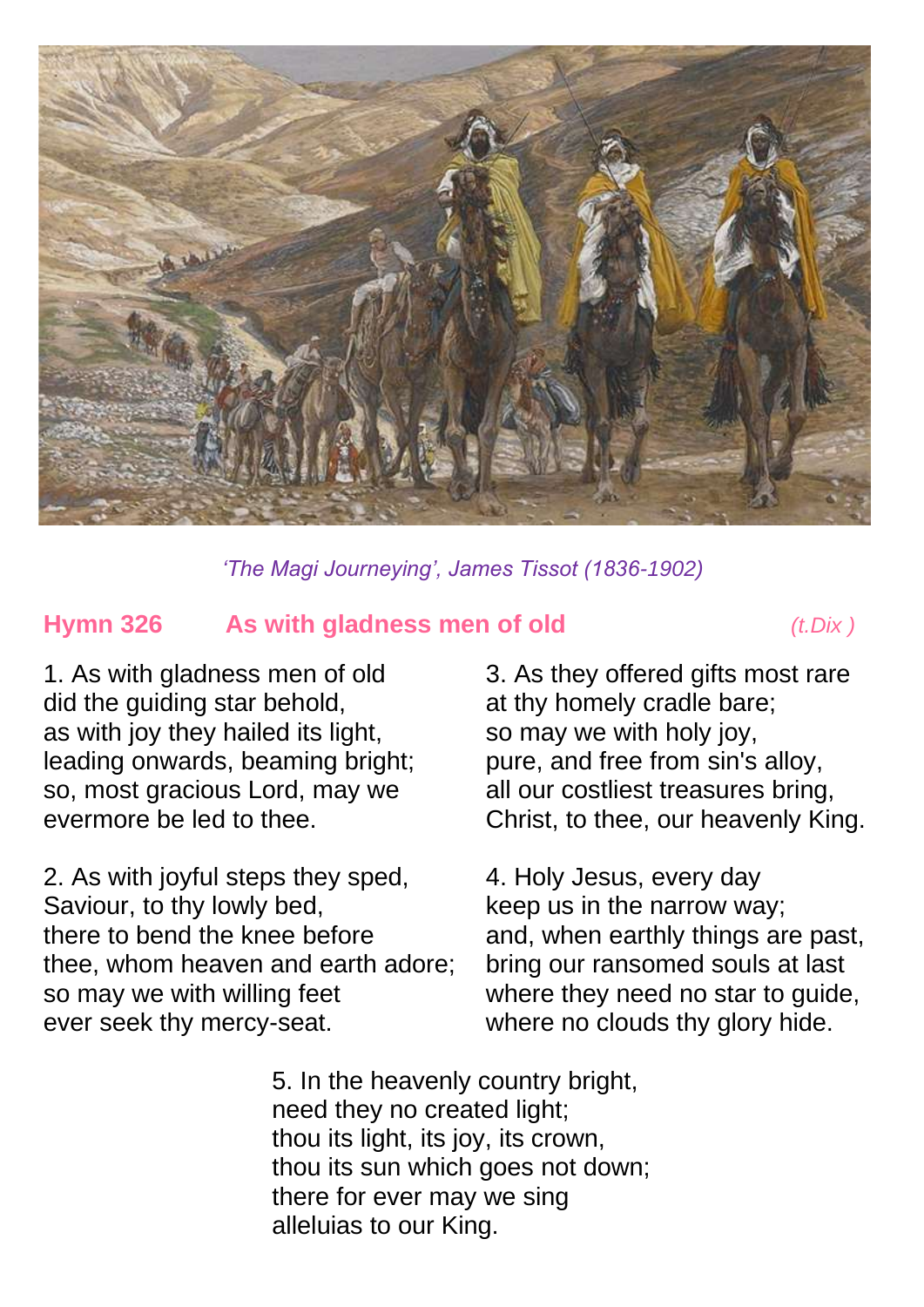#### **First Lesson Isaiah 60: 1 - 6 Read by Diana Tudhope**

60 Arise, shine; for your light has come, and the glory of the Lord has risen upon you. 2 For darkness shall cover the earth, and thick darkness the peoples; but the Lord will arise upon you, and his glory will appear over you. 3 Nations shall come to your light, and kings to the brightness of your dawn. 4 Lift up your eyes and look around; they all gather together, they come to you; your sons shall come from far away, and your daughters shall be carried on their nurses' arms. 5 Then you shall see and be radiant; your heart shall thrill and rejoice, because the abundance of the sea shall be brought to you, the wealth of the nations shall come to you. 6 A multitude of camels shall cover you, the young camels of Midian and Ephah; all those from Sheba shall come. They shall bring gold and frankincense, and shall proclaim the praise of the Lord.

#### **Anthem The Three Kings** *Words and Music by Peter Cornelius (1824 -1874) Translation by Herbert Newell Bate (1871 - 1941)*

*Three Kings from Persian lands afar to Jordan follow the pointing star: and this the quest of the travellers three, where the new-born King of the Jews may be. shall lead thy heart to its resting place. Full royal gifts they bear for the King; Gold, incense, myrrh are their offering.*

*The star shines out with a steadfast ray; the kings to Bethlehem make their way, and there in worship they bend the knee, as Mary's child in her lap they see; their royal gifts they show to the King; gold, incense, myrrh are their offering.*

*Thou child of man, lo, to Bethlehem the Kings are travelling, travel with them! The star of mercy, the star of grace, Gold, incense, myrrh thou canst not bring; offer thy heart to the infant King.*

*How brightly shines the morning star! With grace and truth from heaven afar our Jesse tree now bloweth. Of Jacob's stem and David's line, for thee, my Bridegroom, King divine, my soul with love o'erfloweth. Thy word, Jesu, inly feeds us, rightly leads us, life bestowing. Praise, O praise such love o'erflowing.*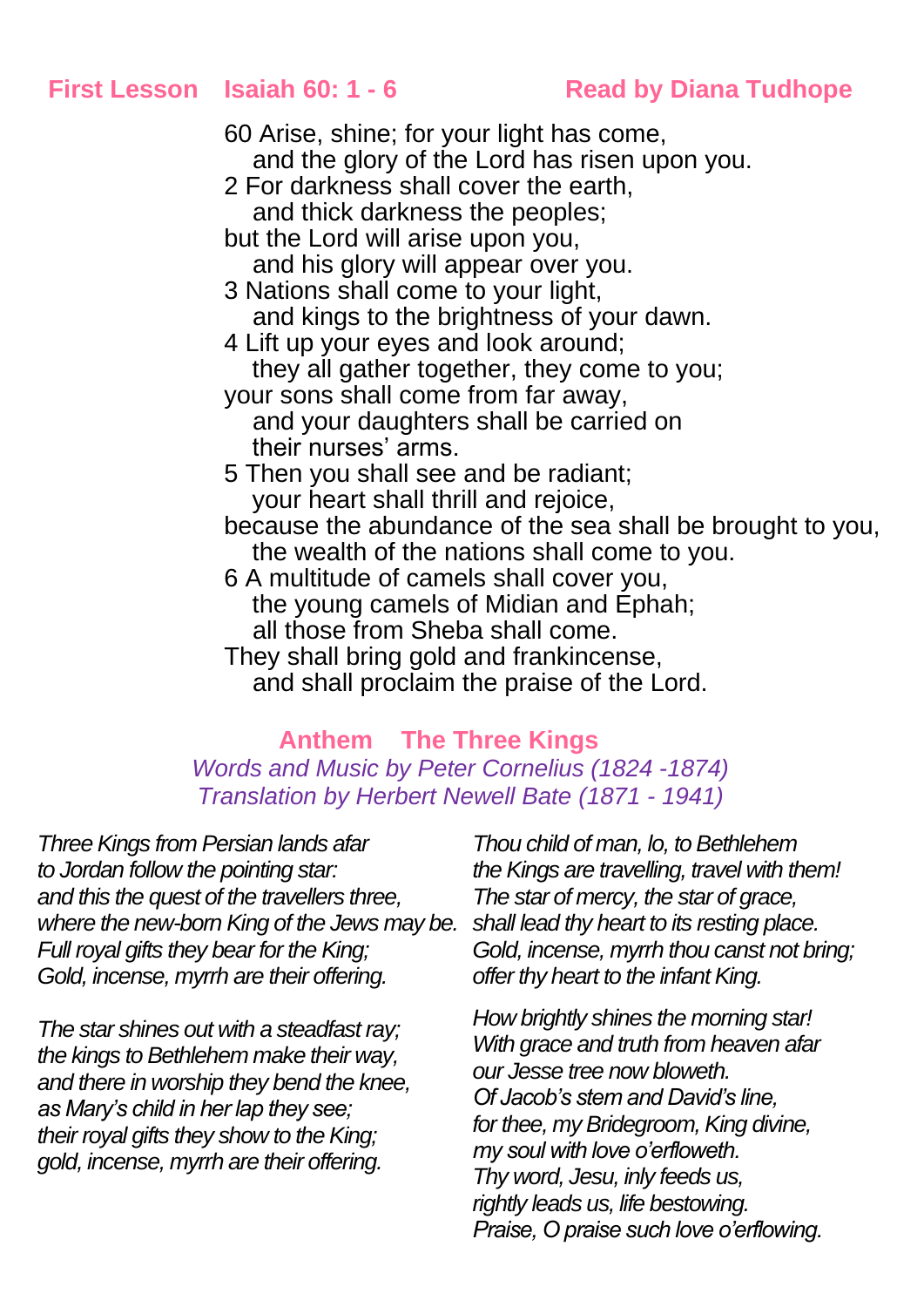#### **Second Lesson Matthew 2:1 - 12 Read by Diana Tudhope**

#### **The Visit of the Wise Men**

2 In the time of King Herod, after Jesus was born in Bethlehem of Judea, wise men from the East came to Jerusalem, 2 asking, 'Where is the child who has been born king of the Jews? For we observed his star at its rising, and have come to pay him homage.' 3 When King Herod heard this, he was frightened, and all Jerusalem with him; 4 and calling together all the chief priests and scribes of the people, he inquired of them where the Messiah was to be born. 5 They told him, 'In Bethlehem of Judea; for so it has been written by the prophet:

6 'And you, Bethlehem, in the land of Judah, are by no means least among the rulers of Judah; for from you shall come a ruler who is to shepherd my people Israel."

7 Then Herod secretly called for the wise men and learned from them the exact time when the star had appeared. 8 Then he sent them to Bethlehem, saying, 'Go and search diligently for the child; and when you have found him, bring me word so that I may also go and pay him homage.' 9 When they had heard the king, they set out; and there, ahead of them, went the star that they had seen at its rising, until it stopped over the place where the child was. 10 When they saw that the star had stopped, they were overwhelmed with joy. 11 On entering the house, they saw the child with Mary his mother; and they knelt down and paid



*Adoration of the Kings, J. Le Breton (1933), Cathédrale d'Amiens*

him homage. Then, opening their treasure-chests, they offered him gifts of gold, frankincense, and myrrh. 12 And having been warned in a dream not to return to Herod, they left for their own country by another road.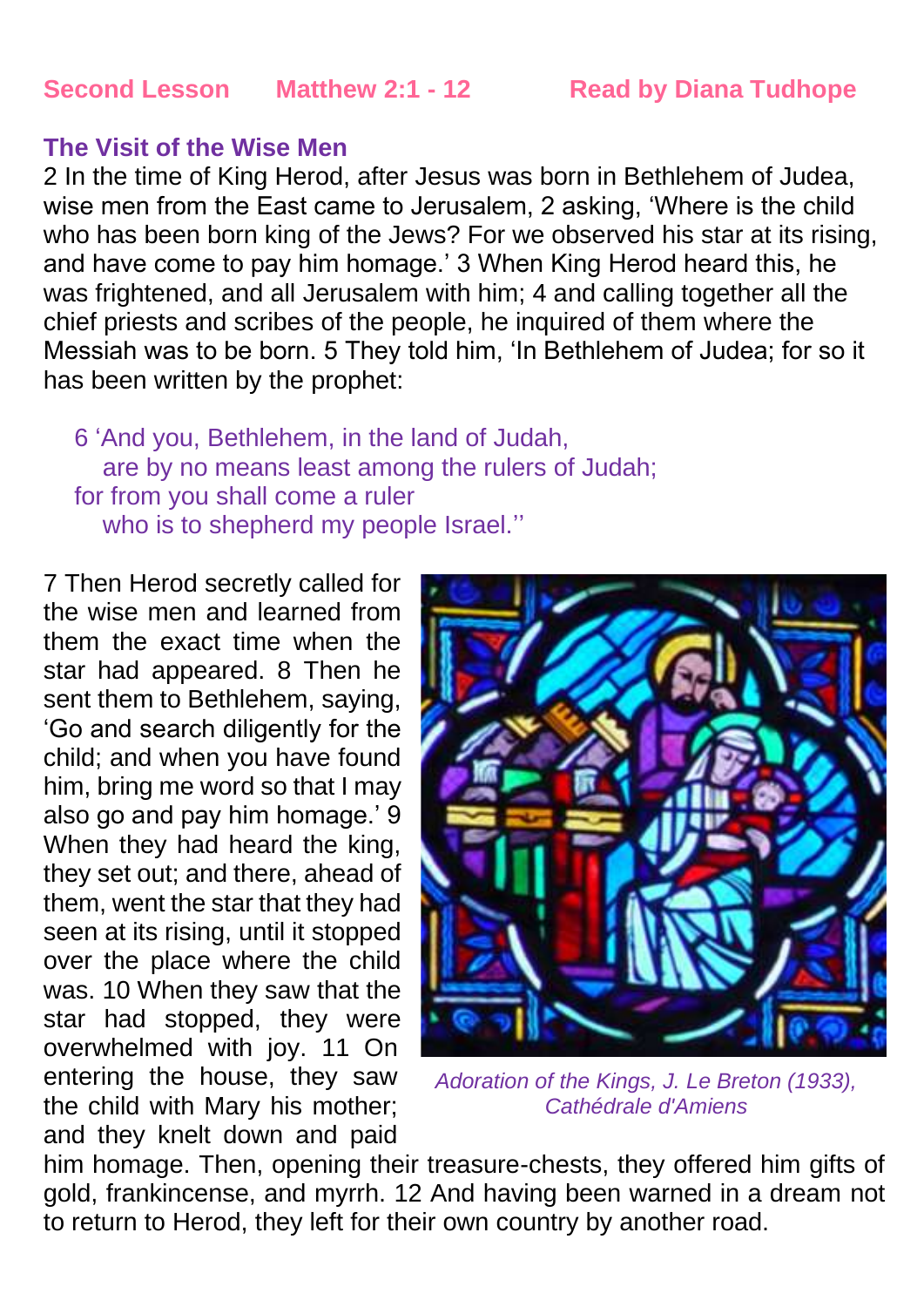#### **Hymn 305 In the bleak midwinter** *(t. Cranham)*

1. In the bleak midwinter frosty wind made moan, earth stood hard as iron, water like a stone; snow had fallen, snow on snow, snow on snow, in the bleak midwinter, long ago.

2. Our God, heaven cannot hold him, nor earth sustain; heaven and earth shall flee away when he comes to reign: in the bleak midwinter a stable-place sufficed the Lord God Almighty, Jesus Christ.

3. Enough for him whom cherubim worship night and day, a breastful of milk, and a mangerful of hay; enough for him whom angels fall down before, the ox and ass and camel which adore.

4. Angels and archangels may have gathered there, cherubim and seraphim thronged the air; but only his mother, in her maiden bliss, worshipped the Beloved with a kiss

5. What can I give him, poor as I am? If I were a shepherd I would bring a lamb; if I were a wise man, I would do my part, - vet what I can I give him. give my heart.

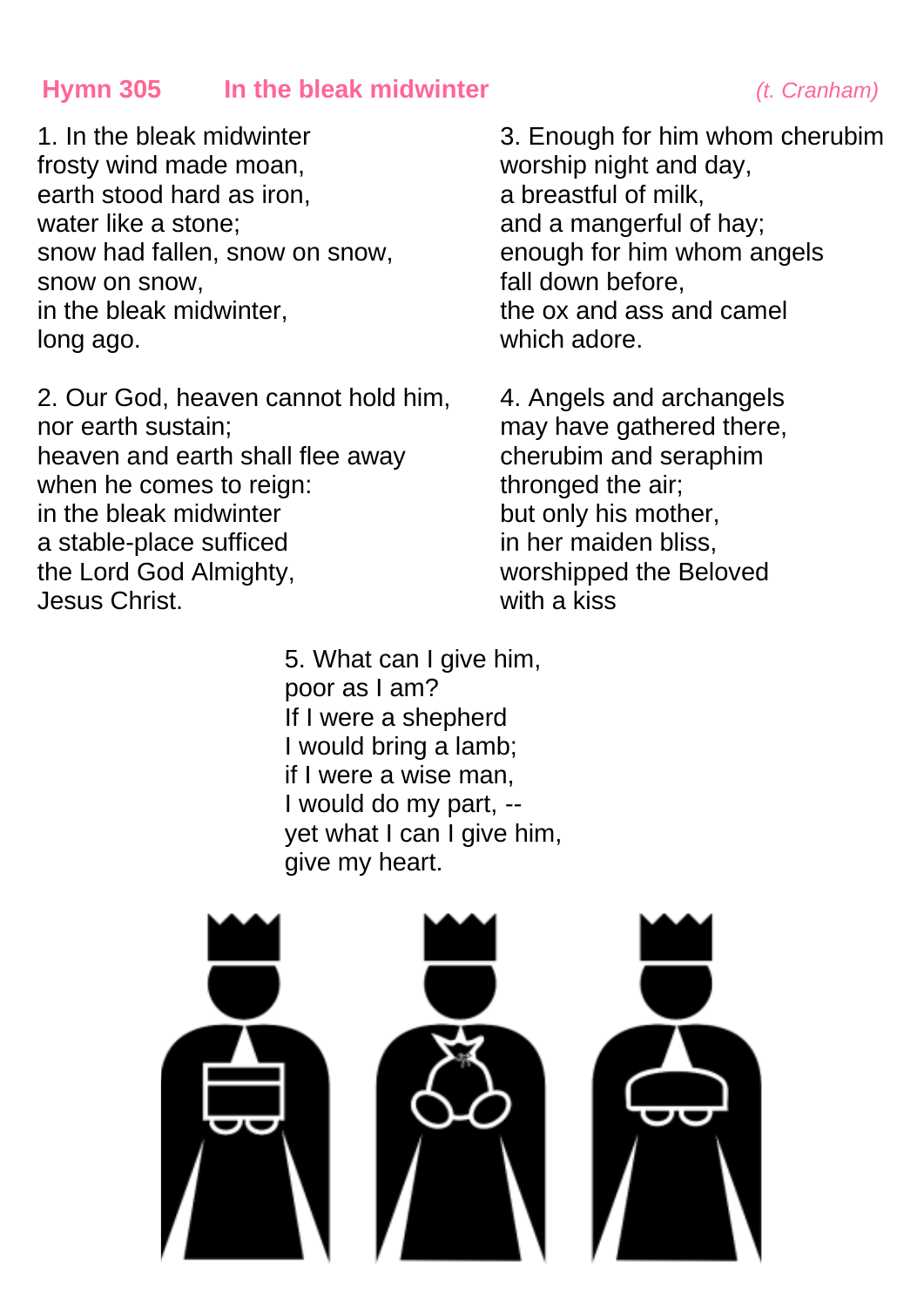#### **Sermon - Suddenly, I See! Revd Dr Sandy Forsyth**

#### **Hymn MP 749 What child is this, who, laid to rest** *(t. Greensleeves)*

What child is this, who, laid to rest, on Mary's lap is sleeping? whom angels greet with anthems sweet, while shepherds watch are keeping?

*This, this is Christ the King, whom shepherds worship and angels sing: haste, haste to bring him laud, the babe, the son of Mary!*

Why lies he in such mean estate, where ox and ass are feeding? Good Christian, fear; for sinners here the silent Word is pleading.

So bring him incense, gold and myrrh, come, peasant, king, to own him. The King of kings salvation brings, let loving hearts enthrone him.

> **Poem - Words of the Wise** By Dave Hopwood

**Voluntary Response:** *'Where is the king of the Jews? We've come to worship him.'*

> **Prayer for Others Reuben Addis**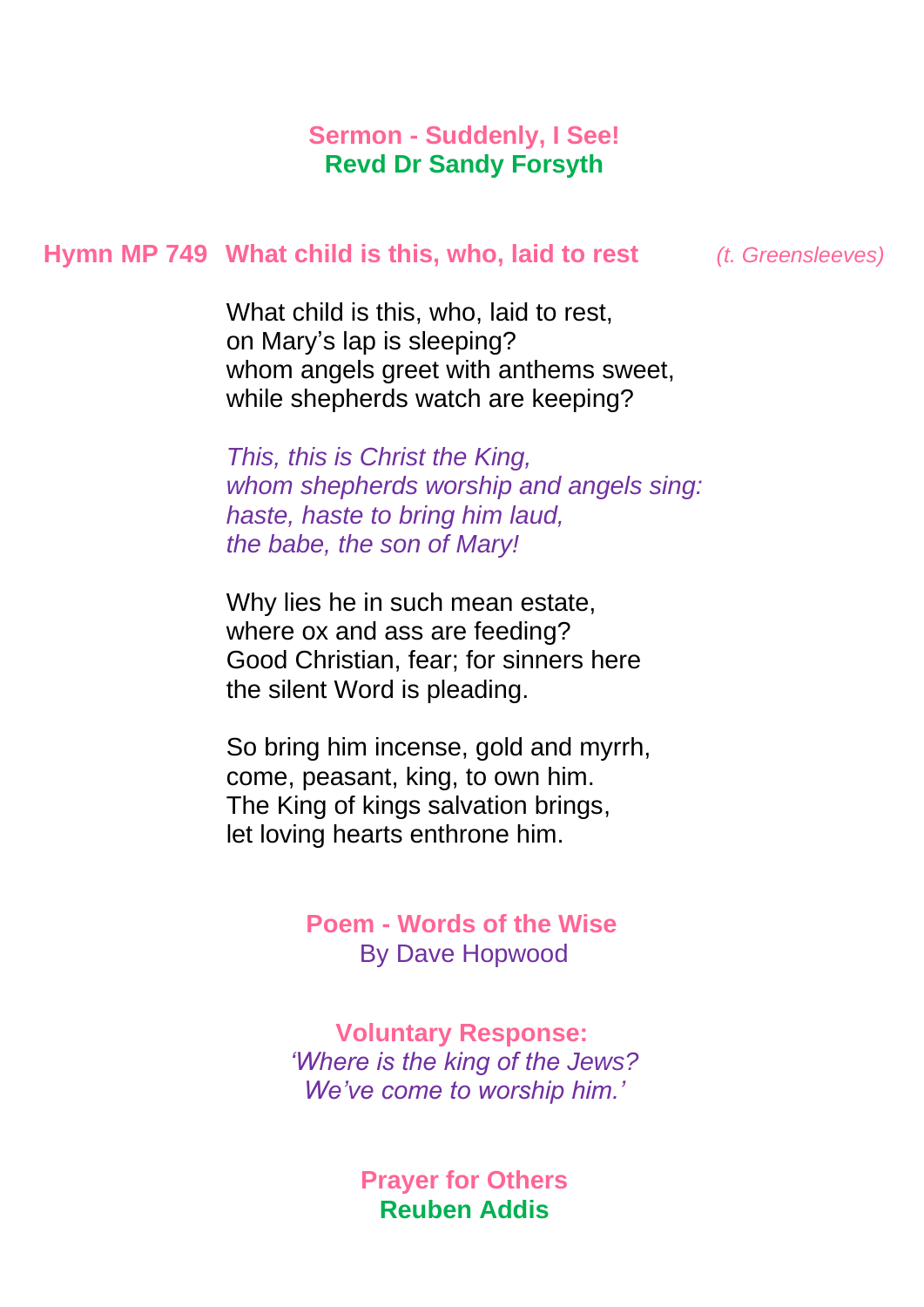#### **Hymn 324 Angels from the realms of glory** *(t. Iris)*

1. Angels from the realms of glory, wing your flight o'er all the earth: ye who sang creation's story now proclaim Messiah's birth:

*Come and worship Christ, the new-born King. Come and worship, worship Christ, the new-born King.*

2. Shepherds in the fields abiding, watching o'er your flocks by night, God with us is now residing, yonder shines the infant Light:

3. Wise men, leave your contemplations; brighter visions beam afar; seek the great Desire of nations; ye have seen his natal star:

4. Though an infant now we view him, he will share his Father's throne, gather all the nations to him; every knee shall then bow down:

5. All creation, join in praising God the Father, Spirit, Son, evermore your voices raising to the eternal Three in One:

#### **Closing Responses**

One: May we be the path that Christ now walks **All: to bring light to those in darkness** One: to bring peace to the earth, **All: to bring love to those who suffer, and new things to all creation.** One: May this path run through our lives. **All: May we be the road Christ now takes.**

**Blessing**

#### **Threefold Amen**

**Organ Voluntary** *Dix arr. Craig Phillips (b. 1961)*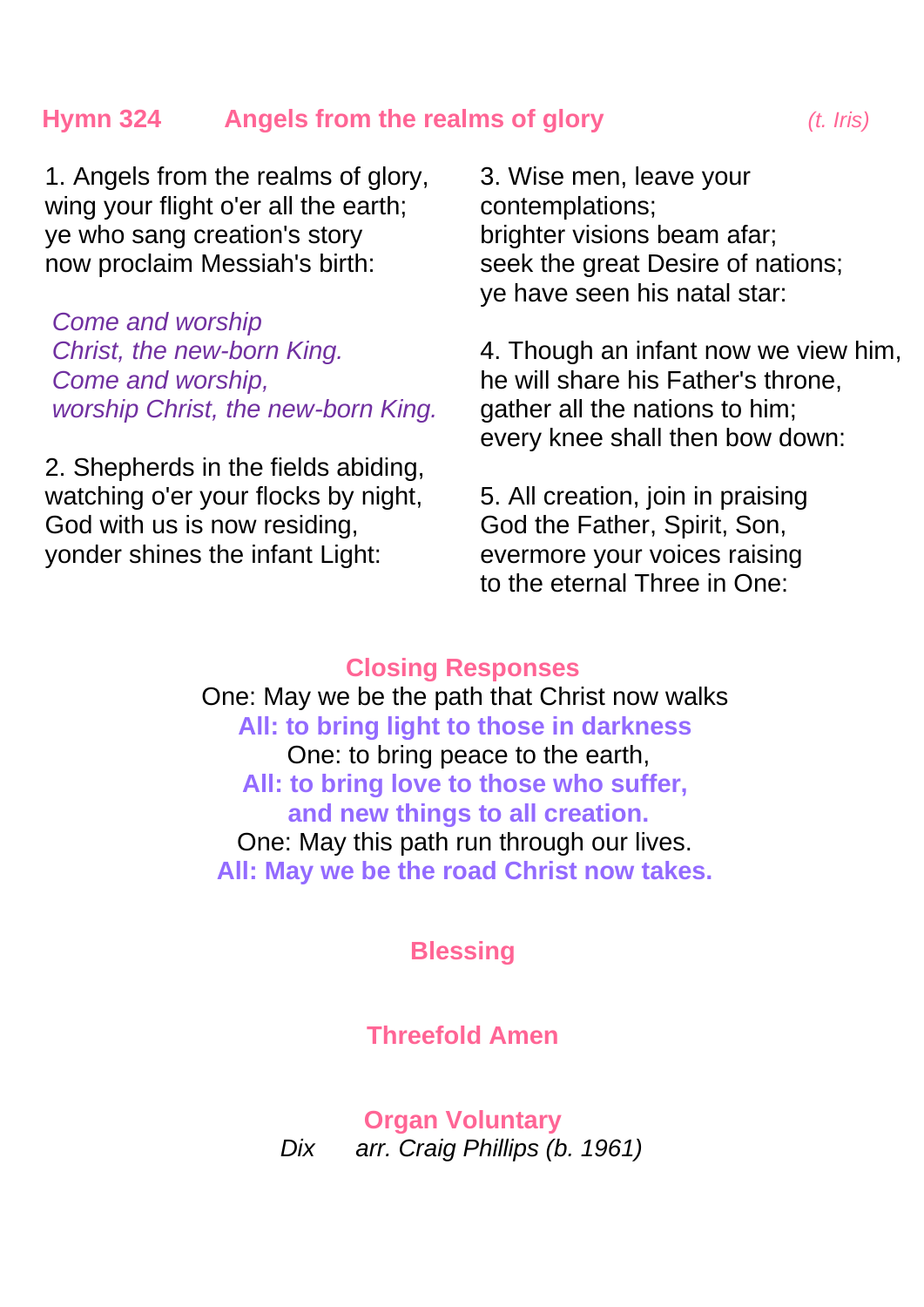# Sounding the Seasons

It might have been just someone else's story; Some chosen people get a special king, We leave them to their own peculiar glory, We don't belong, it doesn't mean a thing.

But when these three arrive they bring us with them, Gentiles like us, their wisdom might be ours; A steady step that finds an inner rhythm, A pilgrim's eye that sees beyond the stars.

They did not know his name but still they sought him, They came from otherwhere but still they found; In palaces, found those who sold and bought him, But in the filthy stable, hallowed ground.

Their courage gives our questing hearts a voice To seek, to find, to worship, to rejoice.

## Malcolm Guite

**THIS MORNING'S CHAMBER GROUP MUSIC** Victoria, a contemporary of Palestrina, was the foremost Spanish composer of the Renaissance, though working mostly in Rome, returning to Spain under patronage of Philip II in later life. The introit is a fine example of mature polyphonic writing from the late Renaiassance. It starts with a short statement in cannon by the four parts before developing into a more elaborate interweaving of the voices.

The Epiphany anthem 'Die Könige' by Peter Cornelius is originally a solos song with piano accompaniment using a Sixteenth century chorale hymn. Ivor Atkins arranged the accompaniment for choir using a translation of the Chorale text 'How brightly beams the morning star.' The baritone soloist sings the original song text in a translation by H N Bates.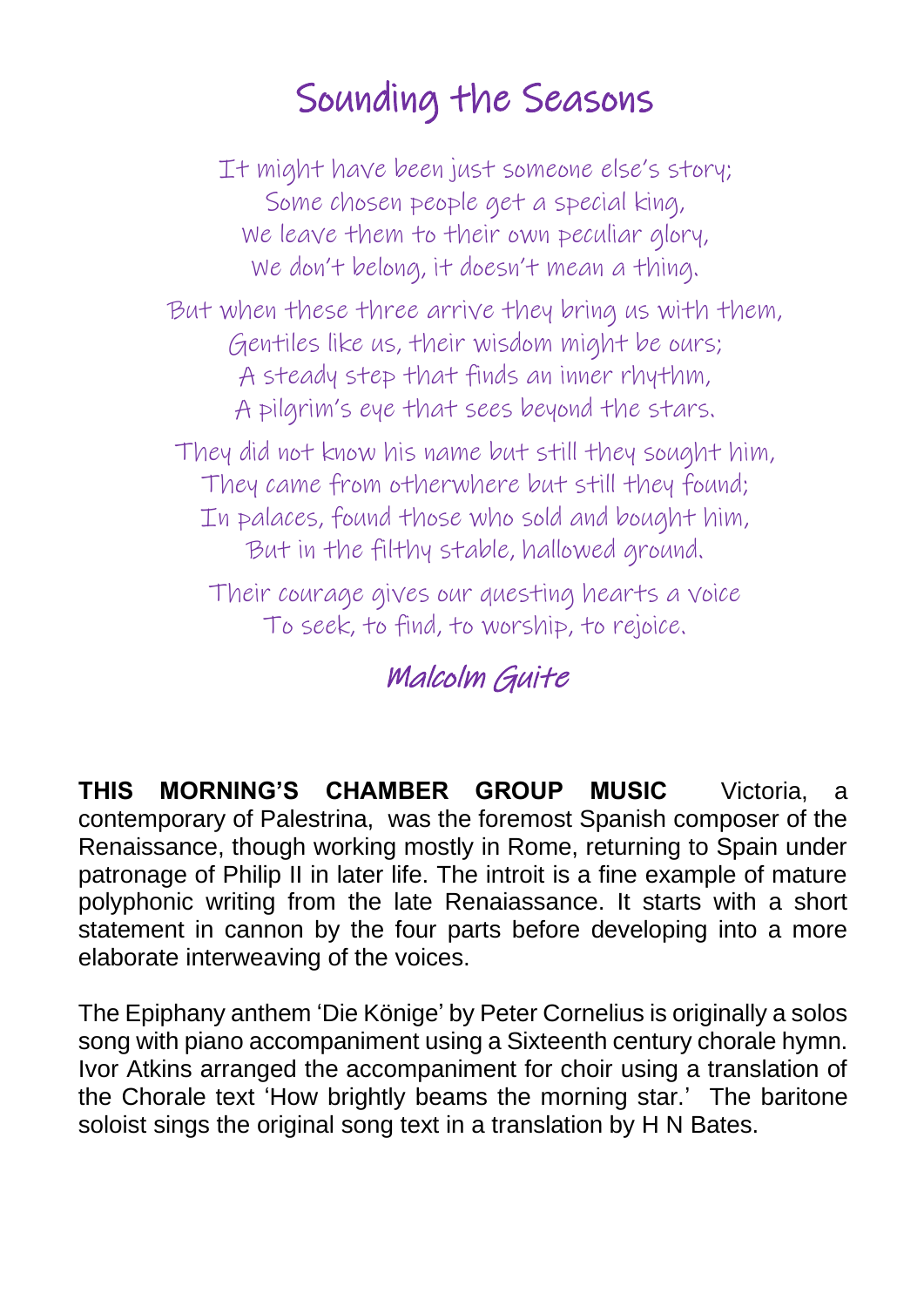# **NEWS AND INTIMATIONS**

- 1. **YOUTH GROUP** will resume in-person on Sunday 9 January for a board game night! Bring along any you have at home that might be fun to play together. All ages (P6-S6) will meet from 6.00-7.30pm in the McDonald Hall.
- 2. **PASTORAL CARE** As winter approaches perhaps you would now like to have a visitor assigned to you or receive regular phone calls. Do you know of anyone who is ill or going into hospital and would benefit from a visit from our pastoral care team? Please contact the Minister on **0131 667 1286** or **AForsyth@churchofscotland.org.uk**
- 3. **OFFERINGS** During this time when Church attendance is restricted, you may continue to give offerings to support the work of the Church. Please contact our Freewill Offerings Treasurer, Hugh Somerville on **0131 466 2446** or **[hs.somerville2@gmail.com](mailto:hs.somerville2@gmail.com)** We are now inviting those who would have put offerings in the plate during the service to do so at the close of the service. In the halls entrance and in the vestibule, you will find a bowl or plate marked 'Plate Collection'. Regular and one-off donations, are still possible online through: **www.give.net/20311853**

#### **Books for the Journey**

Steve Aisthorpe, *Re-Wilding the Church* (2020) John Bell, *Living with the Psalms* (2020) Alistair McIntosh, *Riders on the Storm: The Climate Crisis and the Survival of Being* (2nd Ed., 2021)

#### **Copyright Notices**

Scripture quotations are from New Revised Standard Version Bible: Anglicized Edition, copyright © 1989, 1995 National Council of the Churches of Christ in the United States of America. Used by permission. All rights reserved worldwide. Mayfield Salisbury Parish Church holds a CCLI Streaming License: #88916 Some images from Pixabay / MotionWorship under licence.



### **Forthcoming Deadlines**

Order of service for next week: Thursday at 6.00pm. Next Grapevine: Friday 21 January at 6.00pm.

### **Ecotip:**

**Eliminate phantom energy – turn off devices at the wall when possible**

**www.mayfieldsalisbury.org Scottish Charity Number SC000785**